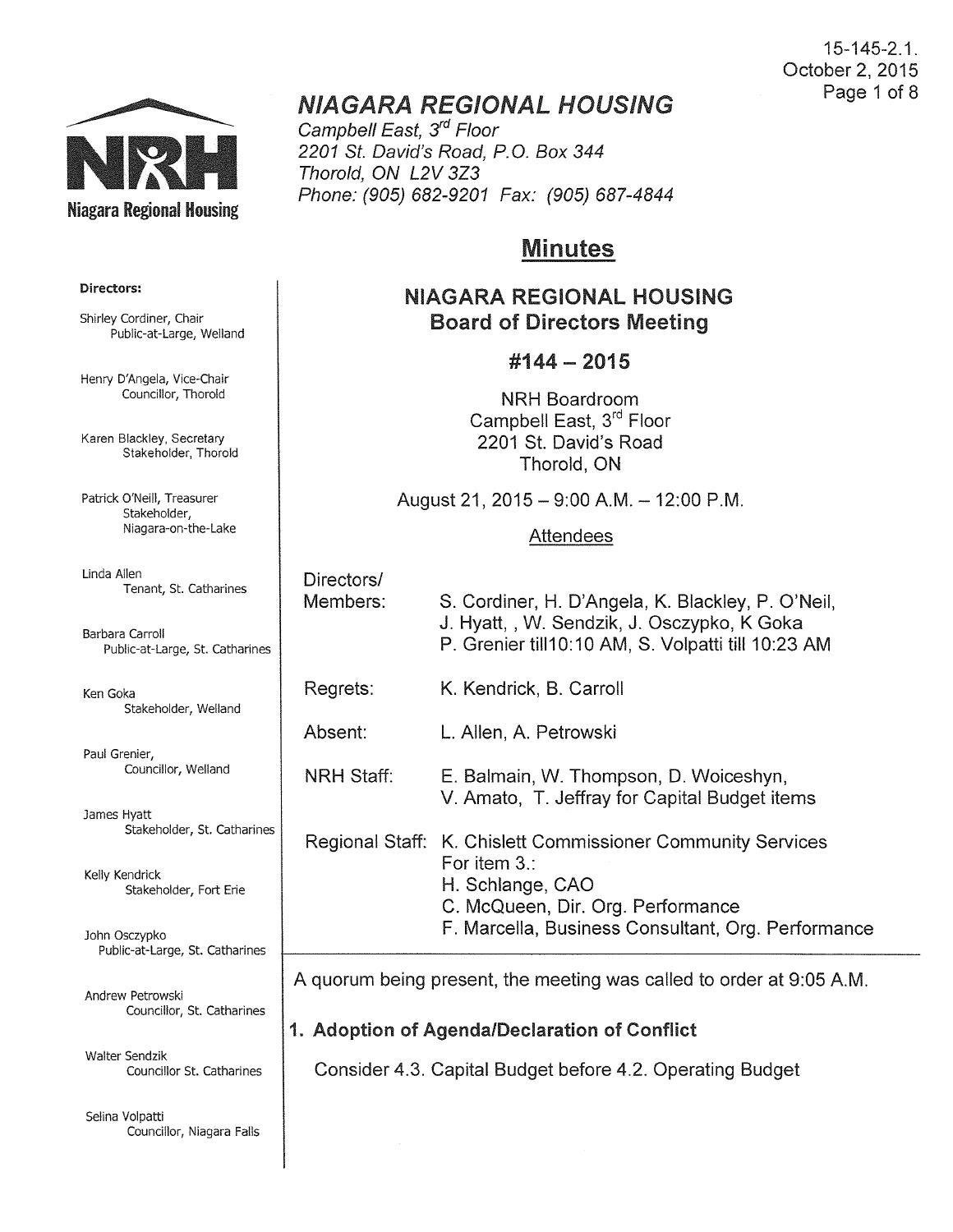### That the agenda be ADOPTED as amended.

A conflict of interest was declared by J. Osczypko with items15-142-3.2 and 15-142-3.3. from the May 29, 2015 meeting at which he was not in attendance; his organization submitted a proposal to the IAH-E program.

## 2. Approval of Minutes

2.1. Minutes of the June 26, 2015 Meeting

Moved by K. Blackley Seconded by P. O'Neill

## That the minutes of the June 26, 2015 meeting be ADOPTED.

**CARRIED** 

2.2. Business Arising

There was no business arising.

#### 3. Value for Money Audit

Harry Schlange, GAO, Niagara Region, Chris McQueen, Director of Organizational Performance, Niagara Region and Frank Marcella, Business Consultant, Organizational Performance, Niagara Region, were present to answer any questions the Board might have regarding the Value for Money Audits of the Broadoak, Niagara Falls and Fitch St. Welland projects.

The report is expected to be completed in October. Management will have the opportunity to review for factual errors and then to respond to any findings; similar to a financial audit.

It was suggested that MNP share findings and best practices with the Housing Provider Developers for the projects currently in progress throuth the IAH-E.

## 4. Staff Reports

4.1. Reappointment of Directors - Report 15-144-4.1.

The Chair was handed to H. D'Angela. W. Thompson and D. Woiceshyn, left the meeting to sort and count the performance/selection ballots. The results provided

## **CARRIED**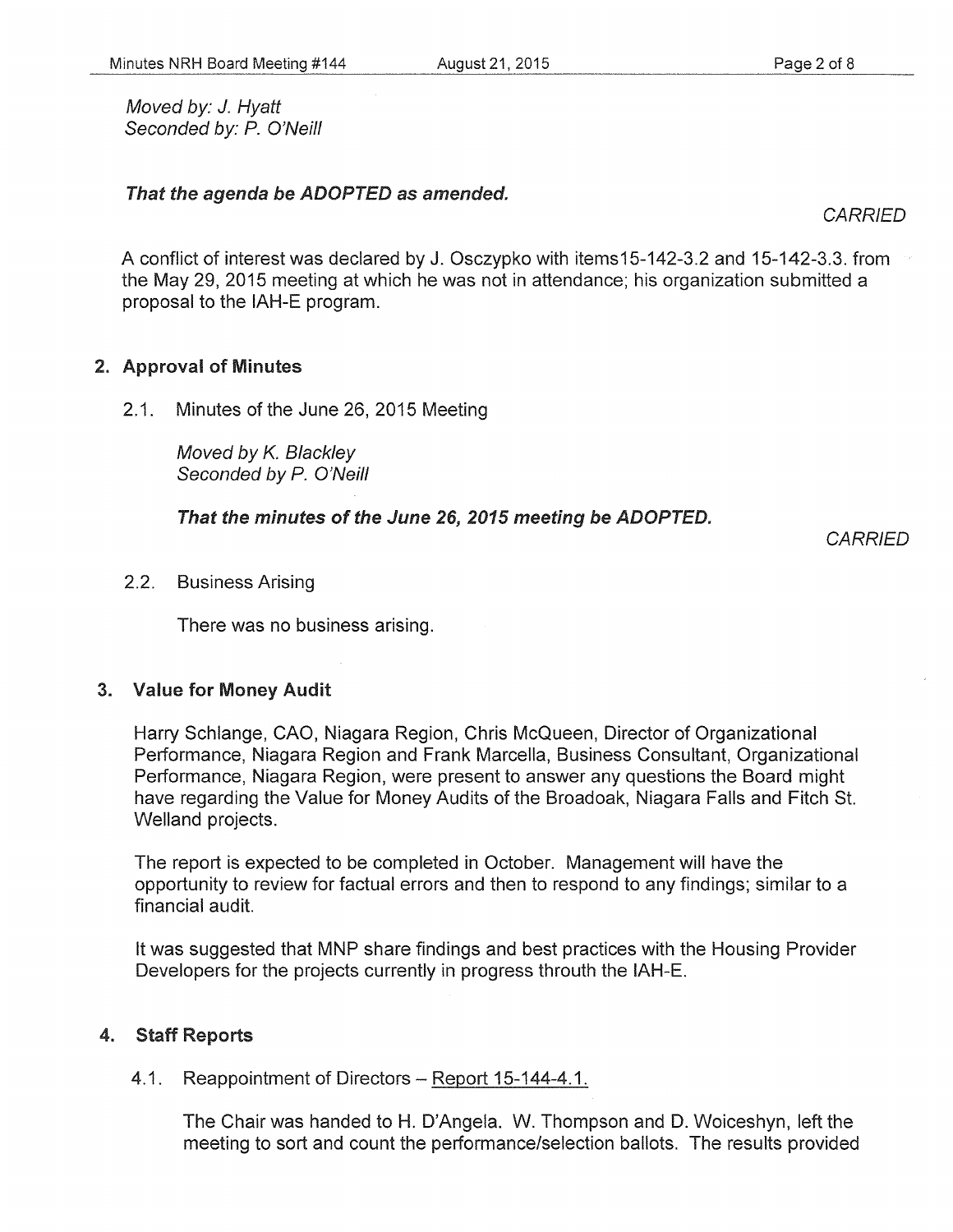to the Chair were announced: that S. Cordiner, P. O'Neill and J. Osczypko be reappointed.

Moved by K. Blackley Seconded by J. Hyatt

That the NRH Board, having reviewed the performance of its Directors, RECOMMENDS to Council for APPROVAL, the reappointment of those Directors whose terms expire in September 2015. Specifically that:

- 1. Shirley Cordiner be reappointed for a term ending September 26, 2019
- 2. Patrick O'Neill be reappointed for a term ending January 25, 2019
- 3. John Osczypko be reappointed for a term ending September 26, 2019

**CARRIED** 

The Chair was handed back to S. Cordiner.

## 4.3. Proposed 2016 Capital Budget

Cover report was distributed. Directors were asked to correct the year on spreadsheet that went out in package to Draft "2016" Capital Plan.

Travis Jeffray, Capital Works Manager, joined the meeting to answer technical questions. Staff presented the proposed Capital budget, highlighting NRH energy savings to date and energy saving jobs planned for the future. Directors were advised that some accessibility issues could not be addressed without changing the building footprint.

Moved by J. Hyatt Seconded by S. Volpatti

## That Niagara Regional Housing Board of Directors APPROVE the 2016 Proposed Capital Budget as presented.

## **CARRIED**

Considering the increasing cost of utilities, staff was directed to do a long term Cost Benefit Analysis of alternate energy sources such as installing solar panels on NRH buildings, in order to develop an Energy Management Plan.

Staff will investigate contracting a consultant to draft strategy to achieve long term savings.

Action by: T. Jeffray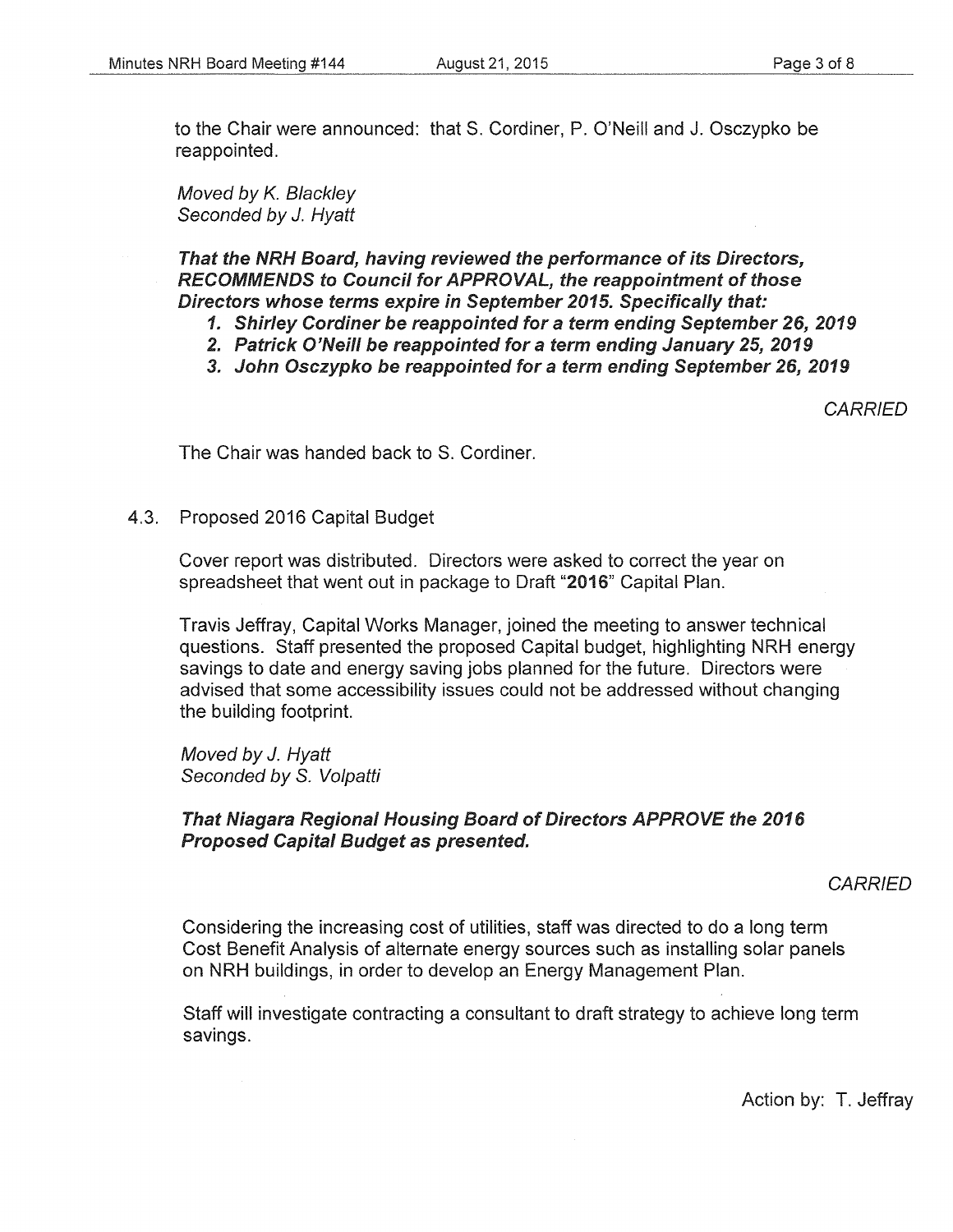4.3.a. Moved by S. Volpatti Seconded by J. Osczypko

## That the Niagara Regional Housing Board of Directors APPROVE the addition of one FTE to the Capital Works Department to maintain the 2, 758 units for which NRH is responsible.

**CARRIED** 

4.2. Proposed 2016 Operating Budget

Cover report and revised spreadsheet were distributed. Staff presented the 2016 budget, which was prepared by reviewing line by line increases and decreases along with cause and effect items, such as End of Operating Agreements with Housing Providers and loss of the 10% Green Energy Benefit for electricity.

Staff answered questions to help clarify budget:

- The 4.7 M in Indirect Allocations or Below the Line costs from the Region are not yet available.
- 91% of NRH budget is non-discretionary
- NRH returns millions of dollars to Niagara through property taxes and contractor services purchased locally.
- Finance staff will be presenting the 2016 budget in the new EFMS format at the next meeting.

P. Grenier left at 10:10 A.M.

- The new EFMS is proposing that debt and principle on debentures be lumped into one; this will not promote transparency. There is a direct correlation between debentures and federal subsidy, as debentures decrease the federal subsidy which is tied to Service Agreements also decreases.
- NRH repays funds received from the Region for the Capital Budget.

Moved by J. Hyatt Seconded by K. Goka

- 1. That Niagara Regional Housing Board of Directors APPROVE the Proposed 2016 Operating Budget excluding allocated costs.
- 2. And further, that the NRH Board of Directors, requests Niagara Region staff to attend the next NRH Board meeting to present a breakdown of Regional Indirect Allocations for 2016 and explain changes to the budget line descriptions.

**CARRIED** 

Action by: D. Woiceshyn

S. Volpatti left the meeting at 10:23 A.M.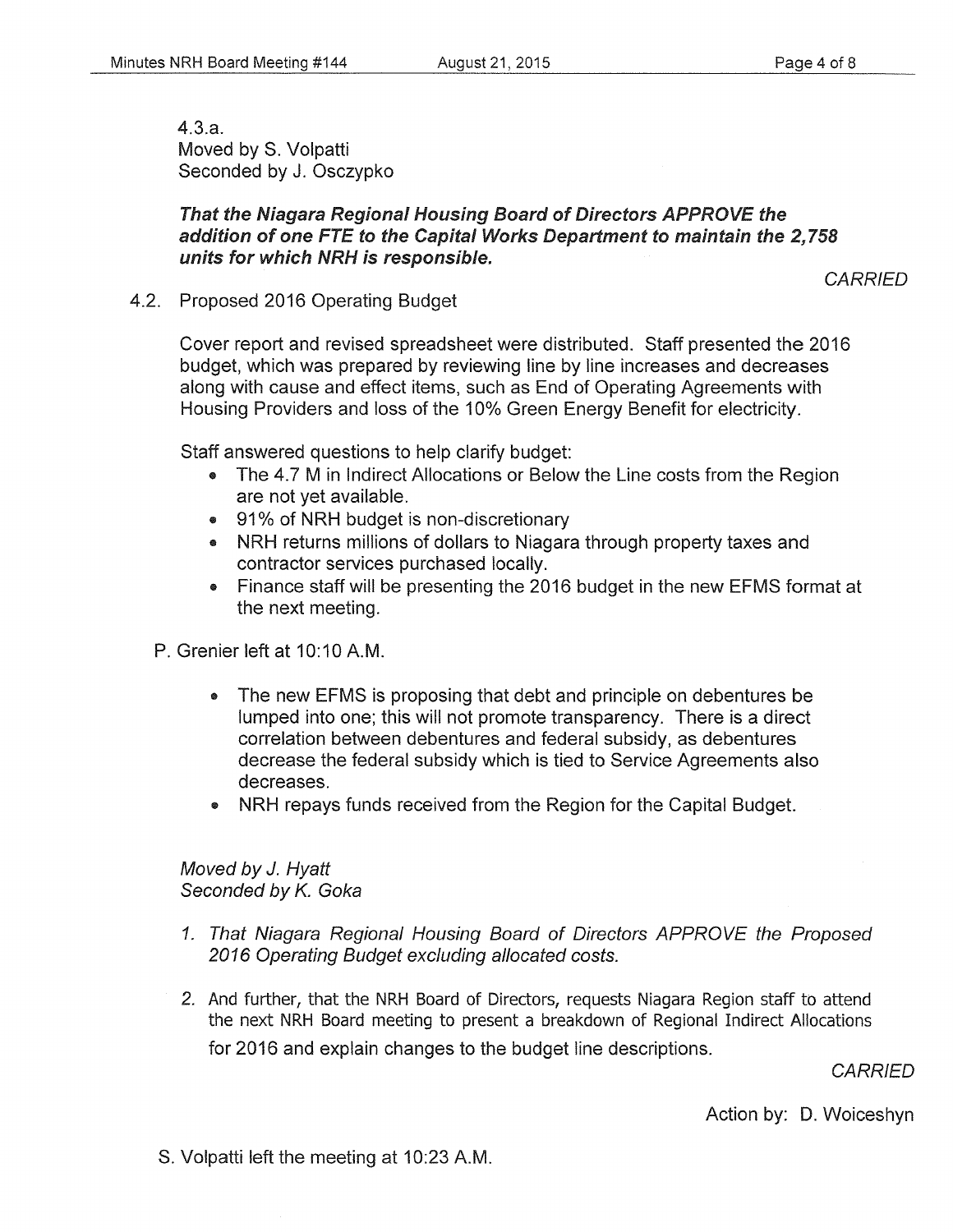4.4. Multi-Year Operating Budget Forecast for 2017 and 2018

The Multi-Year Operating Budget Forcast for 2017-2018 was distributed and presented by staff. It does not include Indirect Allocations from the Region.

Moved by P. O'Neill Seconded by *K.* Blackley

That Niagara Regional Housing Board of Directors APPROVE the 2016 Proposed 2017-2018 Multi-Year Operating Budget as presented.

**CARRIED** 

4.5. Proposed 10-Year Capital Plan

The cover report to the 10-Year Capital Budget was distributed and presented by staff.

Moved by J. Hyatt Seconded by P. O'Neill

That Niagara Regional Housing Board of Directors APPROVE the 2016 Proposed 10-Year Capital Budget as presented.

**CARRIED** 

#### 5. New Business

There was no New Business.

#### 6. General Manager's Report

6.1. Financial Statements

Moved by *K.* Blackley Seconded by *K.* Goka

That the Niagara Regional Housing Board of Directors APPROVE the financial statements as at June 30, 2015.

**CARRIED** 

6.2 Staffing

6.2.1. Manager Housing Programs Referencing emails of July 23rd, the General Manager advised that the Manager of Housing Programs, M. Fearnside resigned two days after the Manager of Housing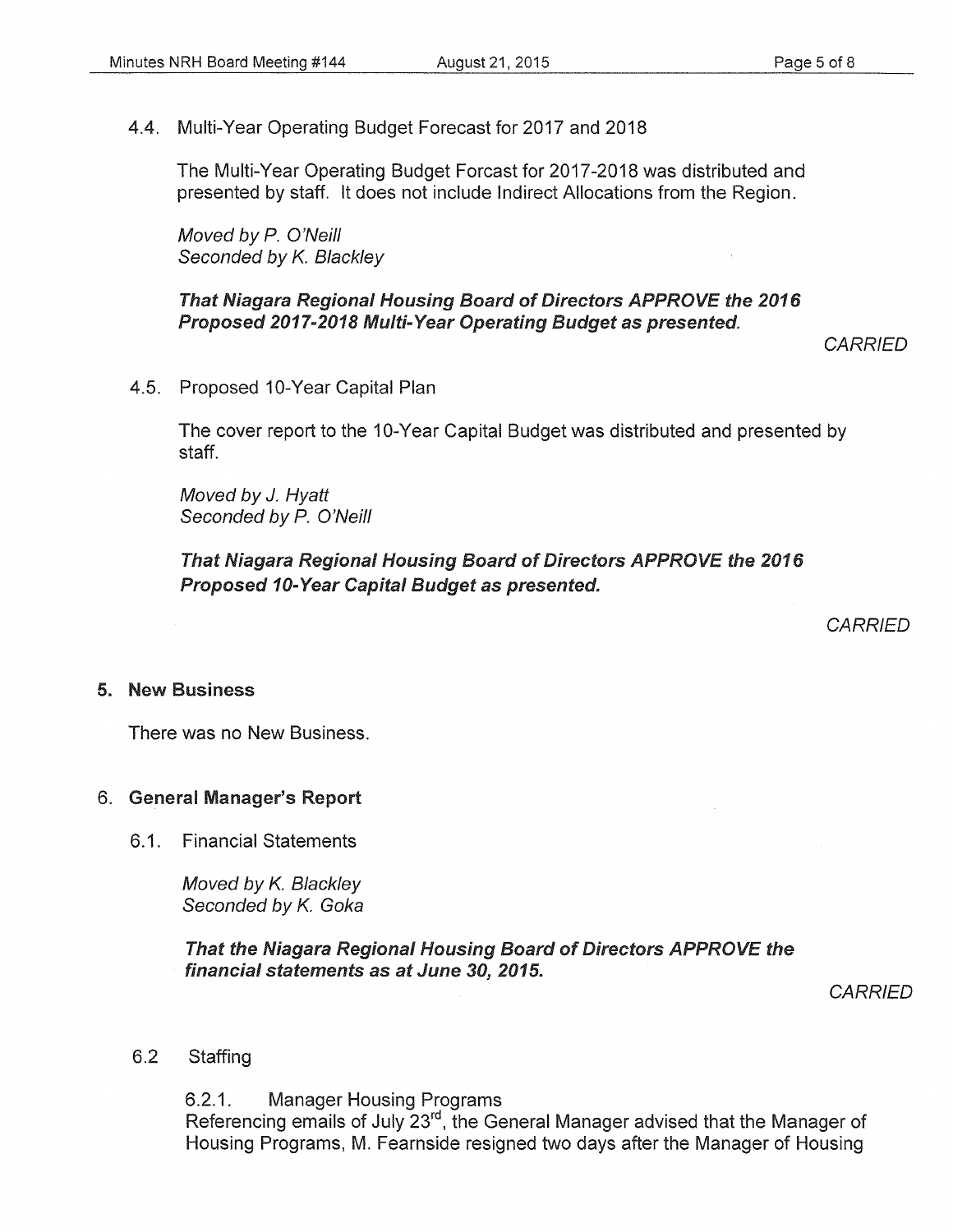Operations went off with a broken shoulder. She apologized for not letting the Board know sooner, it was an oversight in the midst of much chaos.

Interviews for the Manager of Housing Programs position will be held next Wednesday. Directors were asked if they were available to attend. P. O'Neill volunteered.

6.2.2. Manager Housing Operations

Submission deadline for the Manager Housing Operations position is August  $26<sup>th</sup>$ .

## 6.2.3. Affordable Housing Analyst

The General Manager advised that NRH staffing needs have been considered by the Executive Committee, the entire housing sector is experiencing retirements and that additional support is needed.

Senior Management Team meetings have now been expanded to include middle managers. In addition, training is being promoted to the full extent allowable in the budget.

Staff have identified Federal Provincial administrative funding availability to cover a Affordable Housing Analyst Position for the 1 year Pilot Program.

Moved by J. Osczypko Seconded by P. O'Neill

## That the NRH Board of Directors APPROVE the reinstatement of the Affordable Housing Analyst position for a 1 year Pilot Program.

**CARRIED** 

## 7. Closed Session- Not required

## 8. Committee Reports

8.1. Executive Committee

Minutes of the May 12, June 23 and July 28, 2015 meetings were provided for Directors information.

8.4. Appeal Hearings

Minutes of the July 7 and 21, 2015 hearings were provided for Directors information.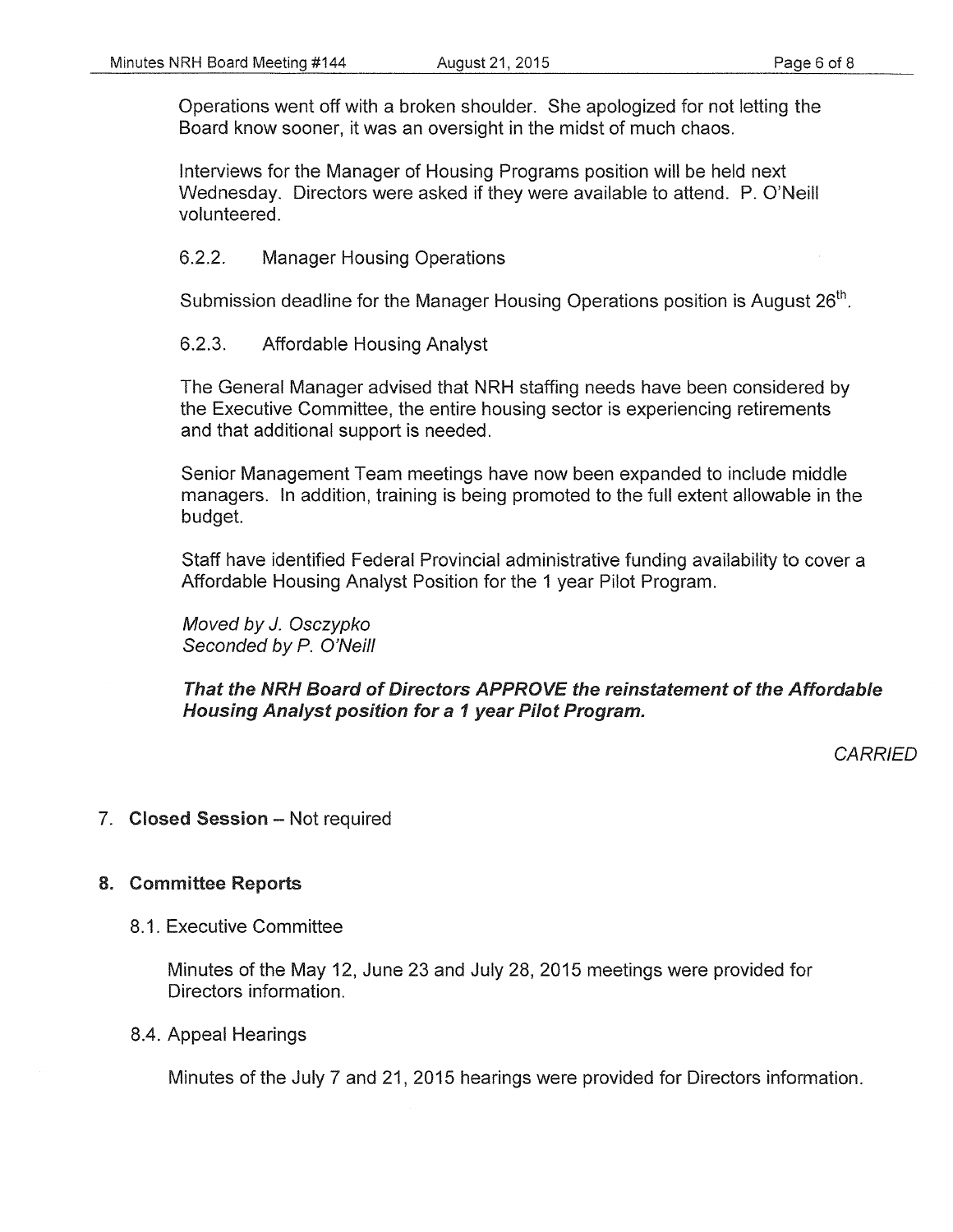#### August 21, 2015 **Page 7 of 8**

Moved by *P.* O'Neill Seconded by K. Blackley

## THAT the Niagara Regional Housing Board of Directors RECEIVE the minutes of the above noted meetings for information.

**CARRIED** 

### 8.a.

The Chair called attention to the minutes of the June 23<sup>rd</sup> Executive Committee meeting, item 4.2., General Manager Title.

Moved by *H.* D'Angela Seconded by J. Osczypko

That the Niagara Regional Housing Board of Directors APPROVE changing the title of NRH's General Manager to "Chief Executive Officer" (CEO), to clarify responsibilities and reporting structure of the position.

**CARRIED** 

### 9. For Information

9.1. Action Items from Previous Meetings

## Correspondence/Media

- 9.2. Letter dated July 24, 2015 from Harry Schlange, CAO, Niagara Region to Ellen Balmain, General Manager, NRH re: Value for Money Audit
- 9.3. Invitation to Grand Opening of Niagara Peninsula Homes & Niagara Women's Enterprise Centre in Weiland, Sept. 18, 2015

#### 10. Other Business

There was no Other Business

11. Next Meetings

Friday, October 2 & October 30 at 9:00A.M. CE308- NRH Board Room Campbell East, 3<sup>rd</sup> Floor 2201 St. David's Road Thorold